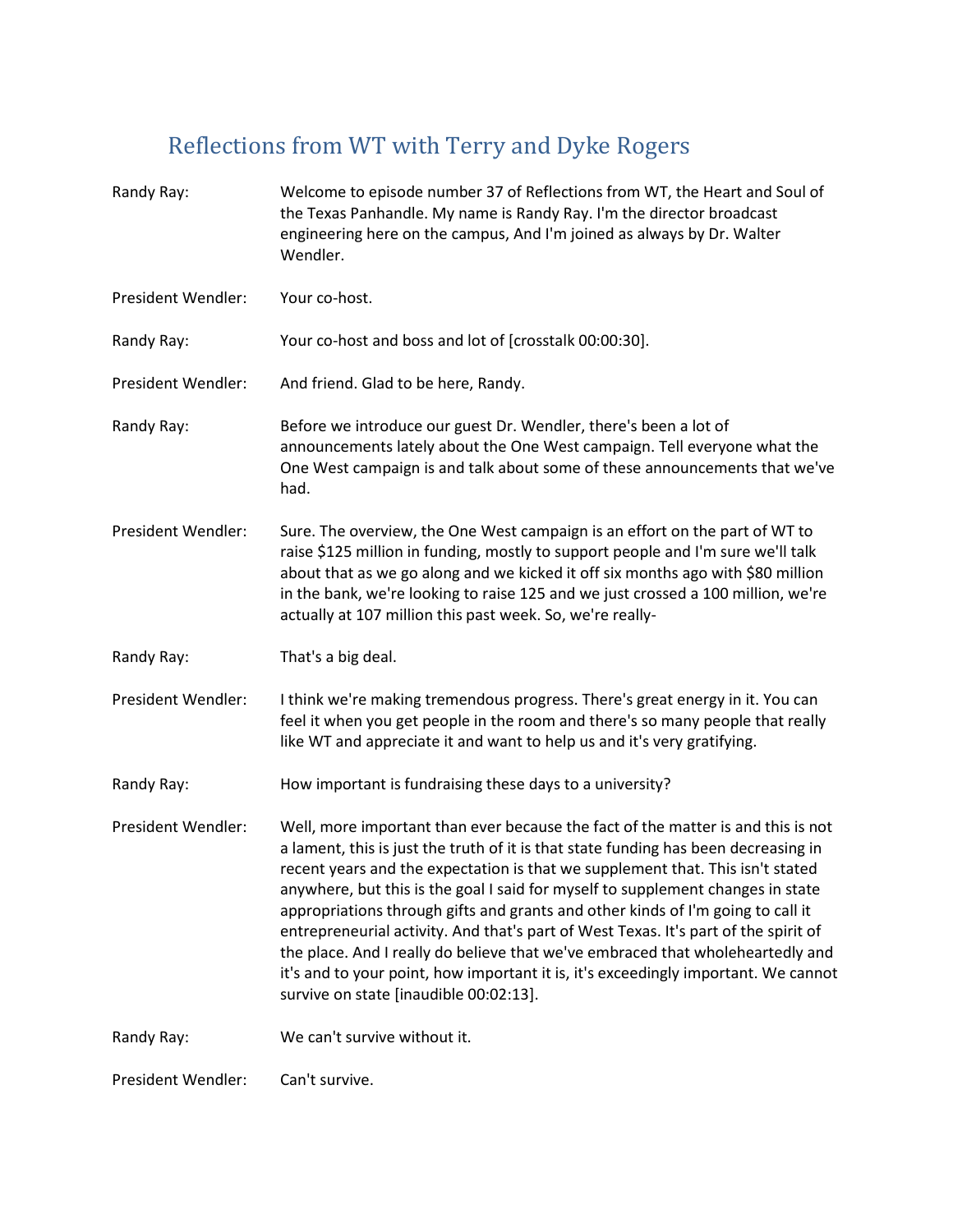Randy Ray: And that leads us to our guest today. I'm really excited about introducing Terry and Dyke Rogers who have been very instrumental in the One West campaign in a lot of different ways, so thank you guys for being here. Dyke I'm going to ask you first and first of all, I'm going to ask you about your name. I have never met another Dyke. Is that a family name? Where did that come from? Dyke Rogers: Actually, I got named after a radio broadcaster named Dyke Cameron. Randy Ray: Well, you're in the right place then. President Wendler: I didn't know that. I find out something new every day. President Wendler: If you learn and you listening, you going to learn a little bit, interesting. Randy Ray: So, both you guys are both alums from WT. I can understand your story, pretty interesting. You were on your way to the beach when you discovered WT, right? Dyke Rogers: I was, I left home in Fort Worth and knew that college wasn't in my future and I was just headed to the beach and I'd really never been out of the state. And I took an old car and I had 100 bucks and I thought I had the world by the tail and I was headed out and my car broke down in Amarillo and-Randy Ray: That's an old country song I think isn't it. [crosstalk 00:03:20]. President Wendler: It sounds like that. Dyke Rogers: It would make one and it'd make a great story, except it's true. Randy Ray: So, how did you get connected with West Texas State University at that time? Dyke Rogers: Well, I had a cousin that I went to work for. He was here and we were going to roof houses and he was in the construction business and it was summer and [crosstalk 00:03:43]. I knew that wasn't what I wanted to do for long. And so I got enough money to leave and he said, "Well, you really need to be going to school" and I said, "I can't go to school, I don't have any money". And he said, "Well, we can arrange that". He said, let's go down to WT and he introduced me to the guys at the opportunity plan, Clifford Baker and Buff Morris and they gave me the once over and then said, well, how did you do on your ACT? And I said, I didn't take it. Dyke Rogers: And they said, why not? And I said, well, I wasn't planning on going to school. And he said, well, it so happens we're going to give it here in a few days and so you take it and I did and think did fairly well on it. And so they lined me up with some scholarship and some Pell Grant and a little loan and I started school and I went home for Christmas and my mom said, well, how was the beach? And-Randy Ray: There's no beach in Canyon, Texas.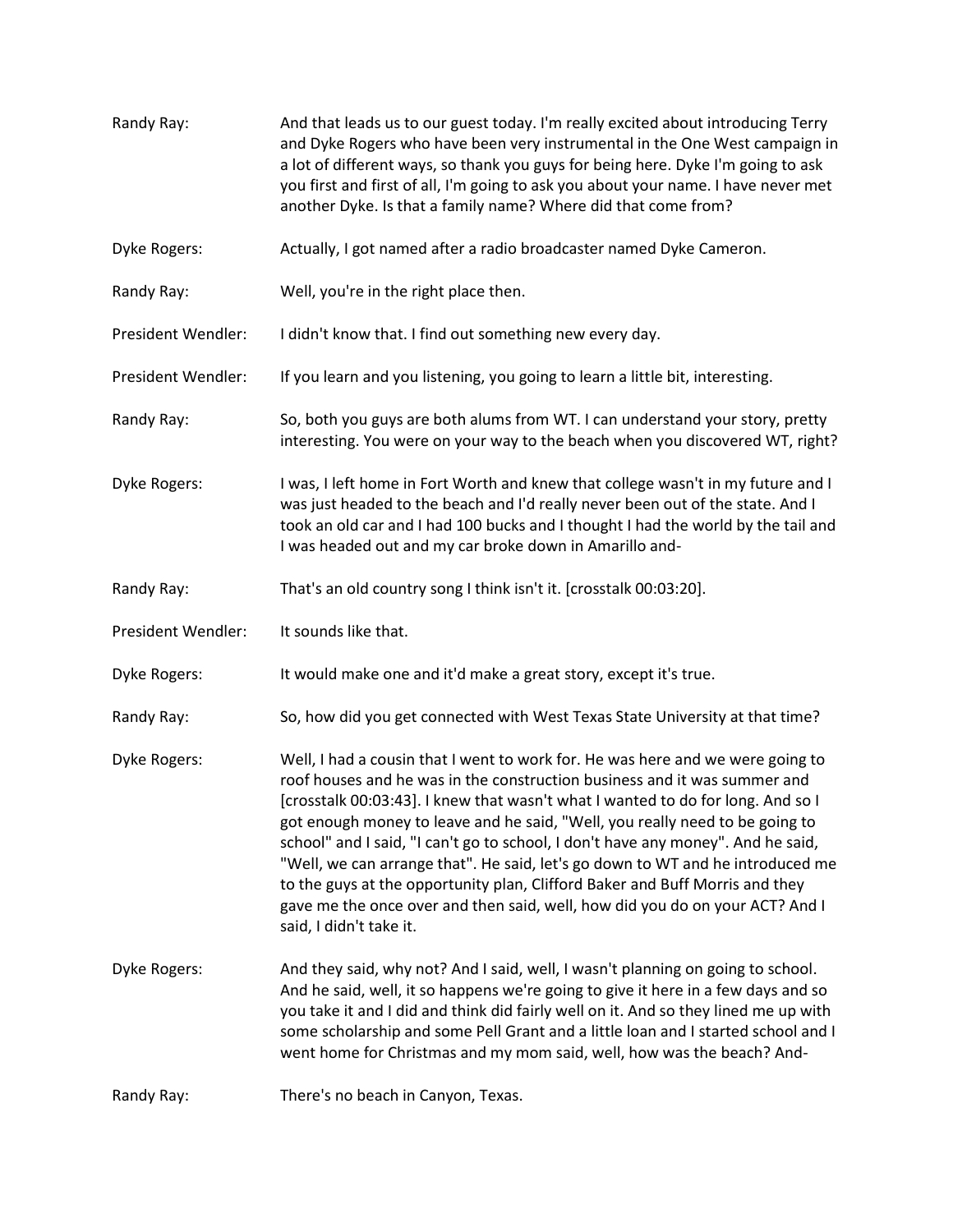| Dyke Rogers:         | So, mom I just didn't quite make it.                                                                                                                                                                                                                                                                                                                                                                                                                                                                                                                                                                                                                                                                                                                                                                                                                 |
|----------------------|------------------------------------------------------------------------------------------------------------------------------------------------------------------------------------------------------------------------------------------------------------------------------------------------------------------------------------------------------------------------------------------------------------------------------------------------------------------------------------------------------------------------------------------------------------------------------------------------------------------------------------------------------------------------------------------------------------------------------------------------------------------------------------------------------------------------------------------------------|
| Randy Ray:           | That's funny. Let me ask, think back to those early days at West Texas State and<br>what was the first thing you fell in love with at WT?                                                                                                                                                                                                                                                                                                                                                                                                                                                                                                                                                                                                                                                                                                            |
| Dyke Rogers:         | It just felt like home. The people that I was around were the kind of people I<br>wanted to be around. The activities that we had most of were activities I really<br>wanted to do and you just had a freedom to do the things that you wanted to<br>do. And if you wanted to participate you could, if you didn't want to participate,<br>you didn't have to and I just found a good group of friends and it was a great<br>experience.                                                                                                                                                                                                                                                                                                                                                                                                             |
| Randy Ray:           | Terry, let me ask you something. So, you're also a graduate from West Texas,<br>but you got your graduate degree from West Texas.                                                                                                                                                                                                                                                                                                                                                                                                                                                                                                                                                                                                                                                                                                                    |
| Terry Rogers:        | Yes.                                                                                                                                                                                                                                                                                                                                                                                                                                                                                                                                                                                                                                                                                                                                                                                                                                                 |
| Randy Ray:           | What did you fall in love with your WT?                                                                                                                                                                                                                                                                                                                                                                                                                                                                                                                                                                                                                                                                                                                                                                                                              |
| Terry Rogers:        | My professor, Dr. Robert Splon. I was getting my Masters in Education<br>Administration and he was just a great guy. He looked at you and he expected a<br>lot out of you, had dry sense of humor and I wasn't active on campus because I<br>had two young kids at home. So, WT was a lifeline for me and my family.                                                                                                                                                                                                                                                                                                                                                                                                                                                                                                                                 |
| President Wendler:   | You know Randy, Terry's story is an interesting one and I think more and more<br>we're going to see what we call nontraditional students. I usually use the<br>example of single moms or working dads that have by layoff or some lost a job<br>and need to re-skill or find a skillset that has more value in the marketplace. And<br>we're going to see our average age at WT is creeping up its over 25 now. And<br>that was never the case in the past. And I think we're going to see more and<br>more of that. And people like you have helped us get ready for that because you<br>do have to engage differently with parents, single parents, even students that<br>may be just single people that are in their 30s coming out of the workforce and<br>wanting to get an education. So, I think we're going to see more and more of<br>that. |
| Randy Ray:           | Yeah, I think so too. So, you got your Master's Degree in Education. And<br>recently, it was announced that the college of education was going to be<br>renamed in your honor. How does that feel that the school you went to will<br>have your name on it? That's got to be pretty amazing.                                                                                                                                                                                                                                                                                                                                                                                                                                                                                                                                                         |
| <b>Terry Rogers:</b> | I'm still trying to wrap my brain around it, but I'm so excited because I represent<br>all educators from the pre-K teacher to the professors here. And we all know<br>that most educators cannot give the funds that my wonderful husband did in my<br>honor. So, really we just want to celebrate educators and just celebrate<br>teachers and that's what that name means to me.                                                                                                                                                                                                                                                                                                                                                                                                                                                                  |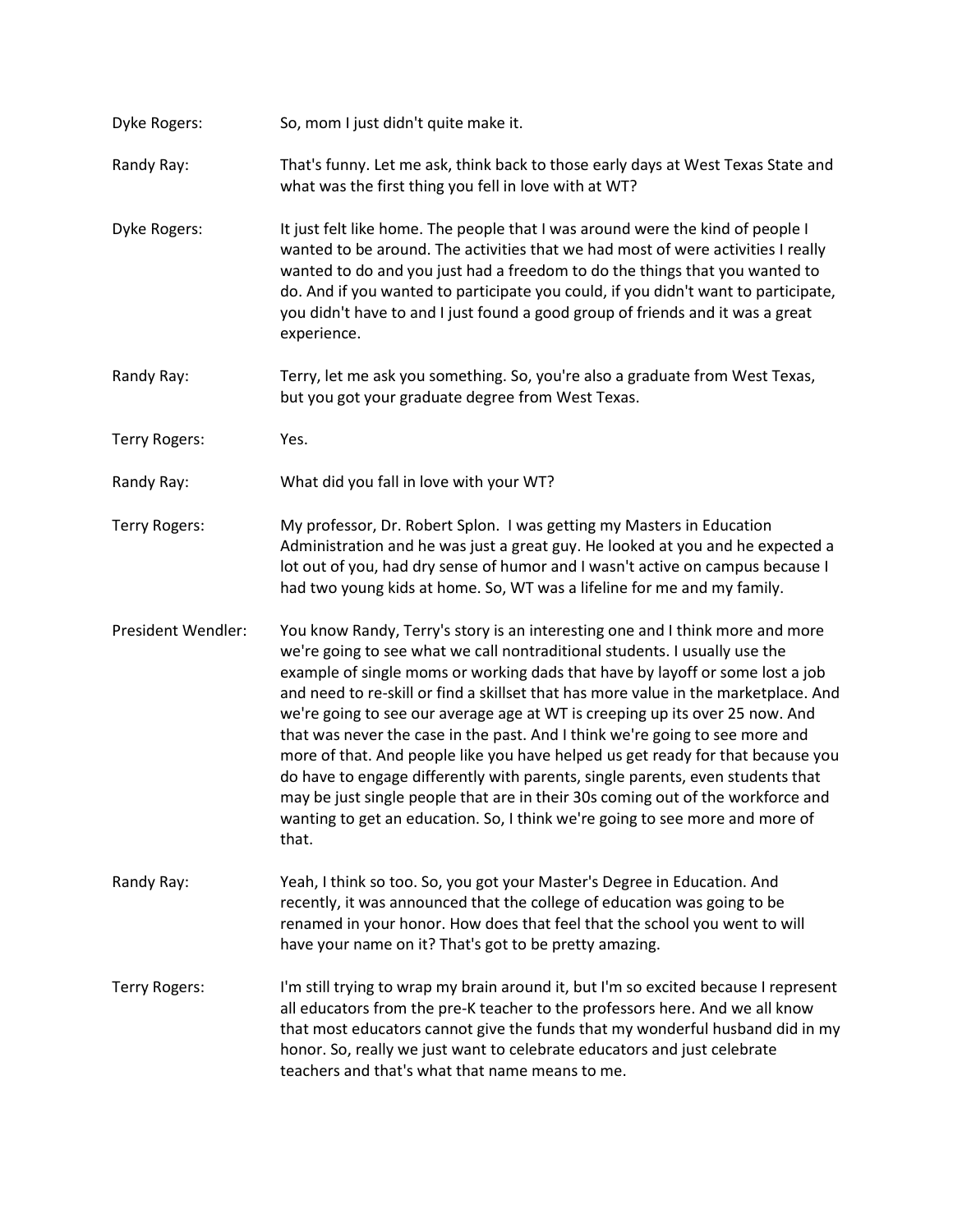| Randy Ray:         | So, Dyke gave you this as a gift and it was a Christmas gift. So, tell us about how<br>that came about.                                                                                                                                                                                                                                                                                                                                                                                                                                                                                                                                                                                                                                                                                                                                                                                                |
|--------------------|--------------------------------------------------------------------------------------------------------------------------------------------------------------------------------------------------------------------------------------------------------------------------------------------------------------------------------------------------------------------------------------------------------------------------------------------------------------------------------------------------------------------------------------------------------------------------------------------------------------------------------------------------------------------------------------------------------------------------------------------------------------------------------------------------------------------------------------------------------------------------------------------------------|
| Dyke Rogers:       | Well, I decided back in about October that I really wanted to do something<br>significant for WT and I wanted to honor my wife at the same time. And so I<br>talked to Dr. Wendler and Dr. Rasberry and we thought this would be an<br>appropriate thing, but I really was afraid to tell her because I knew what she<br>would say, she'd say oh, bull we're not doing that. And so I really get a call every<br>week. Have you talked to her yet? Well, no, I really haven't. And so Christmas, I<br>thought if we do this in front of some of our kids, she's going to not be able to<br>say no. And so we actually videoed it and she had never seen the video when<br>we made the presentation here at WT. So, it was a unique moment.                                                                                                                                                             |
| President Wendler: | Very special.                                                                                                                                                                                                                                                                                                                                                                                                                                                                                                                                                                                                                                                                                                                                                                                                                                                                                          |
| Randy Ray:         | So, what did you have to do with that? How, were you in on that?                                                                                                                                                                                                                                                                                                                                                                                                                                                                                                                                                                                                                                                                                                                                                                                                                                       |
| President Wendler: | Well, I just need to keep my lip buttoned up until he figured out engineered the<br>way he was going to talk to Terry about all this and Dyke and Todd Rasberry,<br>Vice President Rasberry and I had a number of conversations about it. And of<br>course we were thrilled. You know there's only three colleges of education in<br>the great State of Texas that are named because of a gift, just three and they<br>are Publix and of those three, ours has the largest gift associated with the<br>naming. So, we're number one in that very narrow sliver of space, but that sliver<br>of space is really important to us because the college of education is the flagship<br>at WT.                                                                                                                                                                                                              |
| President Wendler: | They started as a normal school. People came here for a two year certificate so<br>they could teach public school. That was the genesis of West Texas A&M<br>University that we now know today and it's broadened out and covers so many<br>other things, but one thing that's never changed the day it opened in 1910, it<br>was committed to serving the Panhandle first and today in 2022, it's still<br>committed to serving the Panhandle first and I really do believe that-                                                                                                                                                                                                                                                                                                                                                                                                                     |
| Randy Ray:         | What is the percentage of teachers that come from here? I've heard that well.                                                                                                                                                                                                                                                                                                                                                                                                                                                                                                                                                                                                                                                                                                                                                                                                                          |
| President Wendler: | In the top 26 counties, 75% of the teachers have one degree or one certificate<br>because teachers get different kinds of certificates for different aspects of<br>managing and leading school districts. 75% of the people that work in public<br>schools, primary and secondary schools have at least one degree or certificate<br>from WT. Now, what I tell people and I mean it, we have to take that very<br>seriously, if primary and secondary education in Panhandle is doing a good job,<br>we can let our chest fill out a little bit with pride because we've helped engineer<br>that. On the other hand, if things aren't working well, if our high school<br>graduates in the Panhandle are not performing very well, we better bend over<br>with a weight of that on our shoulders. We need to feel that weight because<br>we're not doing, we can't blame it on some other institution. |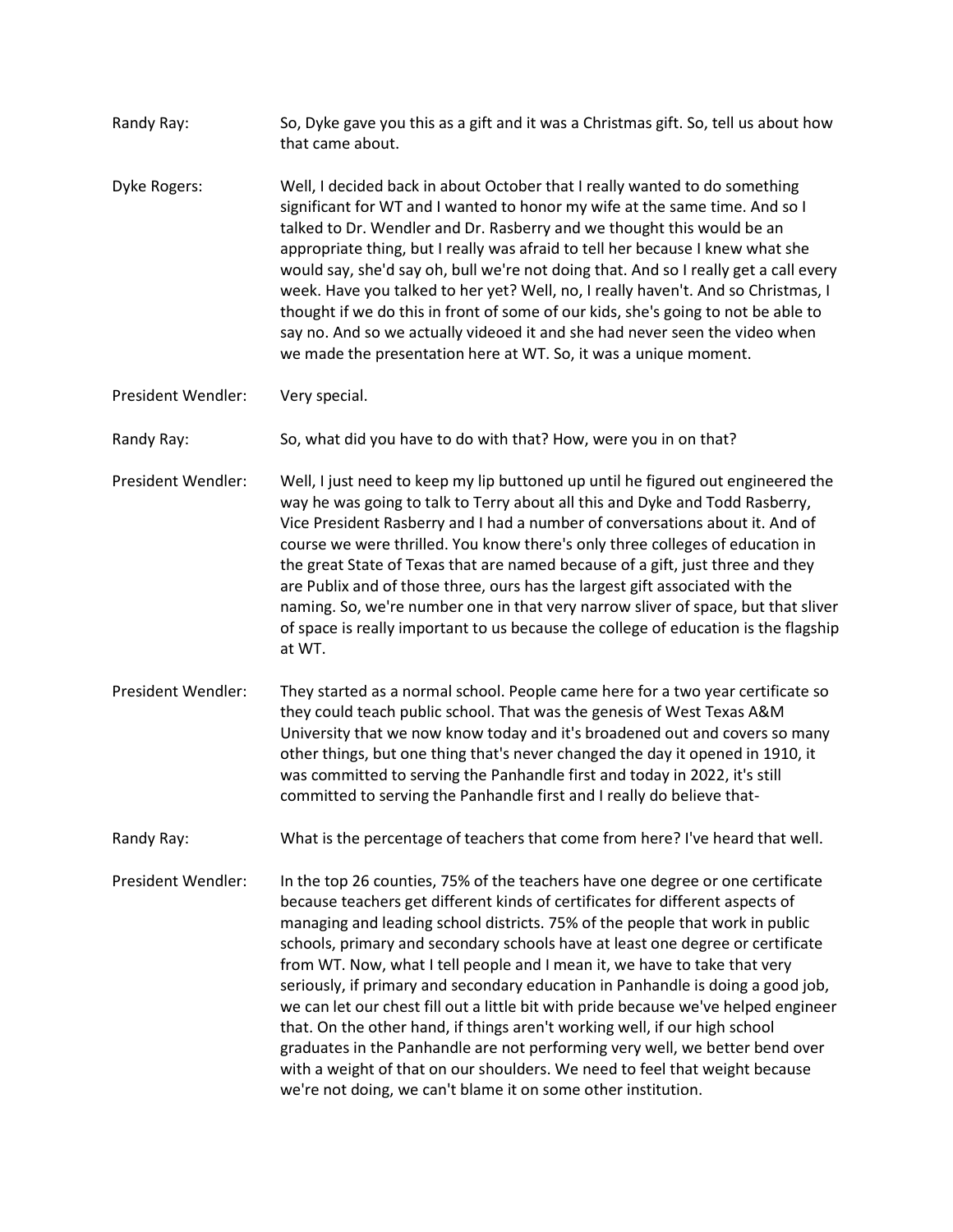| Randy Ray:         | That's very true.                                                                                                                                                                                                                                                                                                                                                                                                                                                                                                                                                                                                                                                                                                                                                                                                                                                       |
|--------------------|-------------------------------------------------------------------------------------------------------------------------------------------------------------------------------------------------------------------------------------------------------------------------------------------------------------------------------------------------------------------------------------------------------------------------------------------------------------------------------------------------------------------------------------------------------------------------------------------------------------------------------------------------------------------------------------------------------------------------------------------------------------------------------------------------------------------------------------------------------------------------|
| President Wendler: | Somebody else it's us, we own it. And I like the fact that we own it and I like the<br>fact that people in West Texas like to own things, they want responsibilities.<br>That's not the case everywhere I've lived.                                                                                                                                                                                                                                                                                                                                                                                                                                                                                                                                                                                                                                                     |
| Terry Rogers:      | I can brag on WT because I was a principal in Amarillo in the 90s and most of my<br>teachers were WT graduates and they were outstanding. They were such great<br>teachers and professional people and I just can't thank them enough, they work<br>so hard. And then recently, I have been working in an administrative role in<br>Dalhart Elementary. And again, most of our teachers graduated from WT and<br>they are the cream of the crop. So, I do think we can always improve on<br>different things, but WT is doing a great job educating the educators.                                                                                                                                                                                                                                                                                                      |
| Randy Ray:         | So, what grades did you teach?                                                                                                                                                                                                                                                                                                                                                                                                                                                                                                                                                                                                                                                                                                                                                                                                                                          |
| Terry Rogers:      | I taught kindergarten and first grade.                                                                                                                                                                                                                                                                                                                                                                                                                                                                                                                                                                                                                                                                                                                                                                                                                                  |
| Randy Ray:         | Well, you're tougher than I am, I guarantee that.                                                                                                                                                                                                                                                                                                                                                                                                                                                                                                                                                                                                                                                                                                                                                                                                                       |
| Terry Rogers:      | Delightful.                                                                                                                                                                                                                                                                                                                                                                                                                                                                                                                                                                                                                                                                                                                                                                                                                                                             |
| Randy Ray:         | So, how is teaching and administrating? How is that similar and how is that<br>different when it comes to education?                                                                                                                                                                                                                                                                                                                                                                                                                                                                                                                                                                                                                                                                                                                                                    |
| Terry Rogers:      | Well, what I'm seeing going back after being retired for about 20 years, is<br>technology is really important and then we have a lot of language barriers and<br>cultural barriers. So, the bilingual programs are very important. And just support<br>of teachers, community support, parent support, that's always been the case<br>especially after COVID, we all became very isolated and now I think we need to<br>get back in there and get involved and support the educators in our<br>communities.                                                                                                                                                                                                                                                                                                                                                             |
| Randy Ray:         | Well, that speaks directly to what we're doing here on campus.                                                                                                                                                                                                                                                                                                                                                                                                                                                                                                                                                                                                                                                                                                                                                                                                          |
| President Wendler: | I think so and I would just in a sense to reinforce or amplify what Terry has said,<br>public educators take a lot on the chin nowadays for some reason and like any<br>profession, there's people that make a great contribution and some probably<br>thankfully a small number would be better served I don't know, maybe roofing<br>houses, doing something else, but that's a small percentage. By and large, I<br>think they do a great job, but they have to take it on the chin a lot and they're<br>exposed and you hear about the one off cases where some untoward thing goes<br>on or the people aren't doing their jobs, but by and large, at least the public<br>school teachers that I know, and I've bumped into them as I've toured these<br>Panhandle schools twice, I've bumped into them and I have to say, I respect very<br>much what I see there. |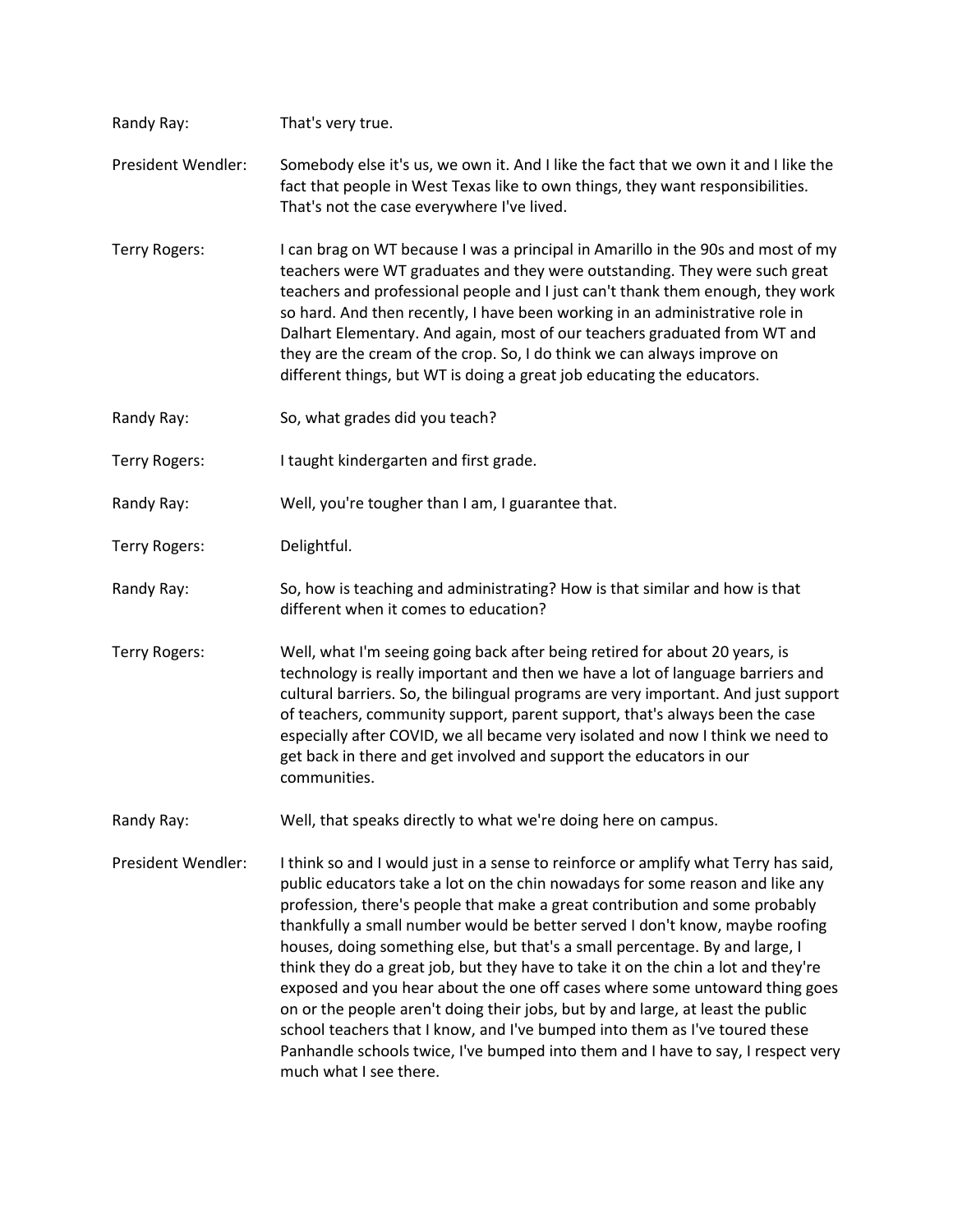- President Wendler: They're people that are committed, their heart is in it, their head is in it, they're committed to the communities. It's powerful and I think that's what makes this gift and not just the gift, but Terry and Dyke and their support of WT so important it's because they know the region, they're committed to the region and that's what we need.
- Randy Ray: And it wasn't just this recent gift, they help get Rogers LEAD going. So, Dyke talk about what Rogers LEAD is to people that don't know.
- Dyke Rogers: Well, it started about nine years ago and it's 25 juniors, 25 seniors and they teach leadership philosophy. Mostly, I would say servant leadership. They have activities, they have to do internships, they work with nonprofits, they put on a leadership summit for the university. They really learn how to operate in a complex society in a way that's productive and produces results. And we watch kids go in and I say kids as juniors and some of them look like deer in the headlights and when they come out, they are really accomplished young people. And some of that is just an age of maturity, just an extra year, but I just believe some of it is the inspiration and the leadership that they're taught in the class that they're in. And it's not a program, particularly for the class presidents in high school, it's people that are recognized as having more potential than what they've exhibited. And it's an attempt to bring that potential to something that's very positive for them. And we've watched that over and over with different students that have come through the program.
- President Wendler: Randy, I'd like to ask Dyke and Terry the leadership of Rogers LEAD WT, Missy and Rick are really special people that are committed to these young men and women who are in this program. Then I think it's a remarkable program. When I went up to speak to the students at Dalhart, they had some kind of a meeting up there in Dalhart and the whole Rogers LEAD came up there and sat together. And it was interesting to watch them, it's just interesting. They appreciate the value of belonging to something larger than themselves and being committed and hard work and being sincere and honest and truthful and those kinds of things. And we don't have the market cornered on those things, but when you see it over and over again in a program like Rogers LEAD WT, we should be getting students here at WT because of that program who will look forward to hoping that they might become part of it and it affects by the way, not just those 50 young people that are involved with it, the juniors and seniors, but it affects all campus. It creates a standard.
- Dyke Rogers: Well, one of the things that's kind of tough in that program is that you have a lot more applicants than what can be accepted and they're very acceptable applicants, so you have to tell an awful lot of people no, but the people who get in it, I had lunch today with one of the LEAD students and just ask him what's this done for you? And I didn't expect a pat on the back, I just expected a good answer. And he said, "It made a notable change in his life". And that's important and Rick and Missy do such a good job. When I left this school, I didn't cry for any of my professors, I didn't have any of them came and hugged me, I didn't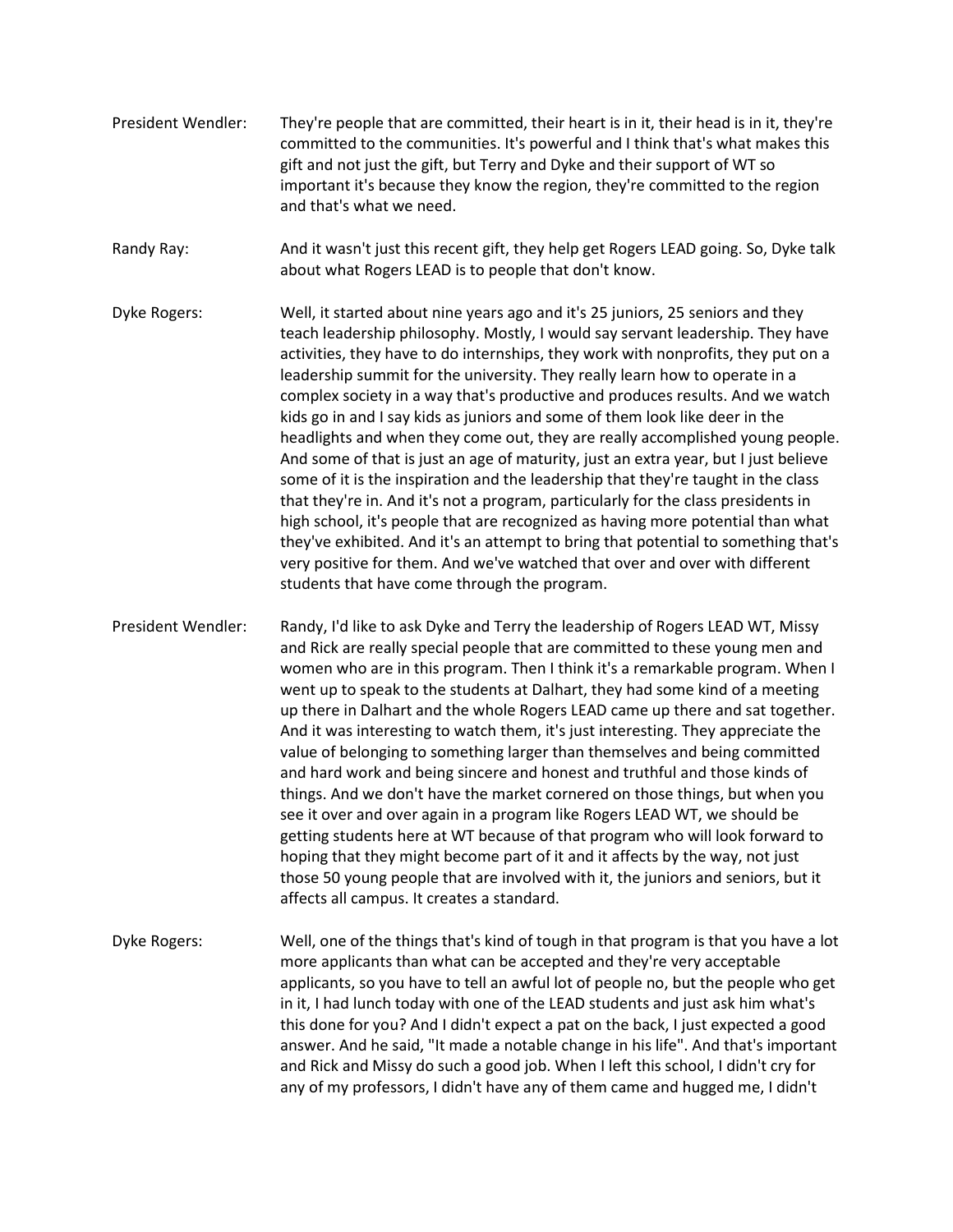|                    | have any of that. We attend We're able to be with these students several<br>times a year and one of those times is a graduation.                                                                                                                                                                                                                                                                                                                                                                                                                                  |
|--------------------|-------------------------------------------------------------------------------------------------------------------------------------------------------------------------------------------------------------------------------------------------------------------------------------------------------------------------------------------------------------------------------------------------------------------------------------------------------------------------------------------------------------------------------------------------------------------|
| Dyke Rogers:       | And it is just really rewarding to watch these young people who are so moved<br>by the people who led them, that they're hugging and crying and it's a family<br>arrangement. We've got one of our students that just came down with a virus<br>illness that's had to withdraw presently to do that, she's presently in the<br>hospital and the outpouring from the students has just been remarkable. The<br>prayer, the support, the gifts, that sort of thing. It's a family arrangement that's<br>really neat.                                                |
| Randy Ray:         | Well, I have said it before to my students and I've said it to people that know I<br>work here. I believe this is a life changing place, but students have got to let it<br>change them. And I think everyone in this room, it has changed our life in a way<br>this place has and I want to say on behalf of someone that works at WT,<br>someone that loves WT, thank you too for all that you have done for our<br>institution, we couldn't do it without you and because of people like you, we<br>can continue to be in a life changing place, so thank you. |
| Dyke Rogers:       | You're welcome. We want it to stay that way and it's actually been very life<br>changing for us. We were not really involved in WT after graduation until about<br>15 years ago. And just the association of being on this campus with these young<br>people, it is invigorating, it's inspiring and what I know is that the whole world<br>isn't going to hell in hand basket, it is actually, there's a lot of hope out here<br>from these students that are progressing.                                                                                       |
| President Wendler: | I agree. I couldn't say anymore [crosstalk 00:18:35].                                                                                                                                                                                                                                                                                                                                                                                                                                                                                                             |
| Randy Ray:         | Is everybody ready? Every episode I throw a curve ball. And so I'm going to<br>throw you a curve ball this time and we were having a conversation before we<br>started the podcast about bucket list. So, I want everyone to tell me what's next<br>on your bucket list?                                                                                                                                                                                                                                                                                          |
| President Wendler: | Start on that side.                                                                                                                                                                                                                                                                                                                                                                                                                                                                                                                                               |
| Terry Rogers:      | I have the privilege. I just met with Dr. Henderson and some of his wonderful<br>faculty and I'm just going to be very active and just learning more about the<br>college of education and social sciences and so excited that-                                                                                                                                                                                                                                                                                                                                   |
| Randy Ray:         | Is there something outside of WT? Like a [crosstalk 00:19:14].                                                                                                                                                                                                                                                                                                                                                                                                                                                                                                    |
| Terry Rogers:      | Another thing. Listen, this has been a lifeline again to get back in the classroom<br>and then to just listen to the professors and their dreams and so right now<br>that's my bucket list. We are traveling some after COVID this summer so that's<br>on bucket list with our two granddaughters.                                                                                                                                                                                                                                                                |
| Randy Ray:         | As you guys are traveling, maybe Dyke can finally make it out to the beach.                                                                                                                                                                                                                                                                                                                                                                                                                                                                                       |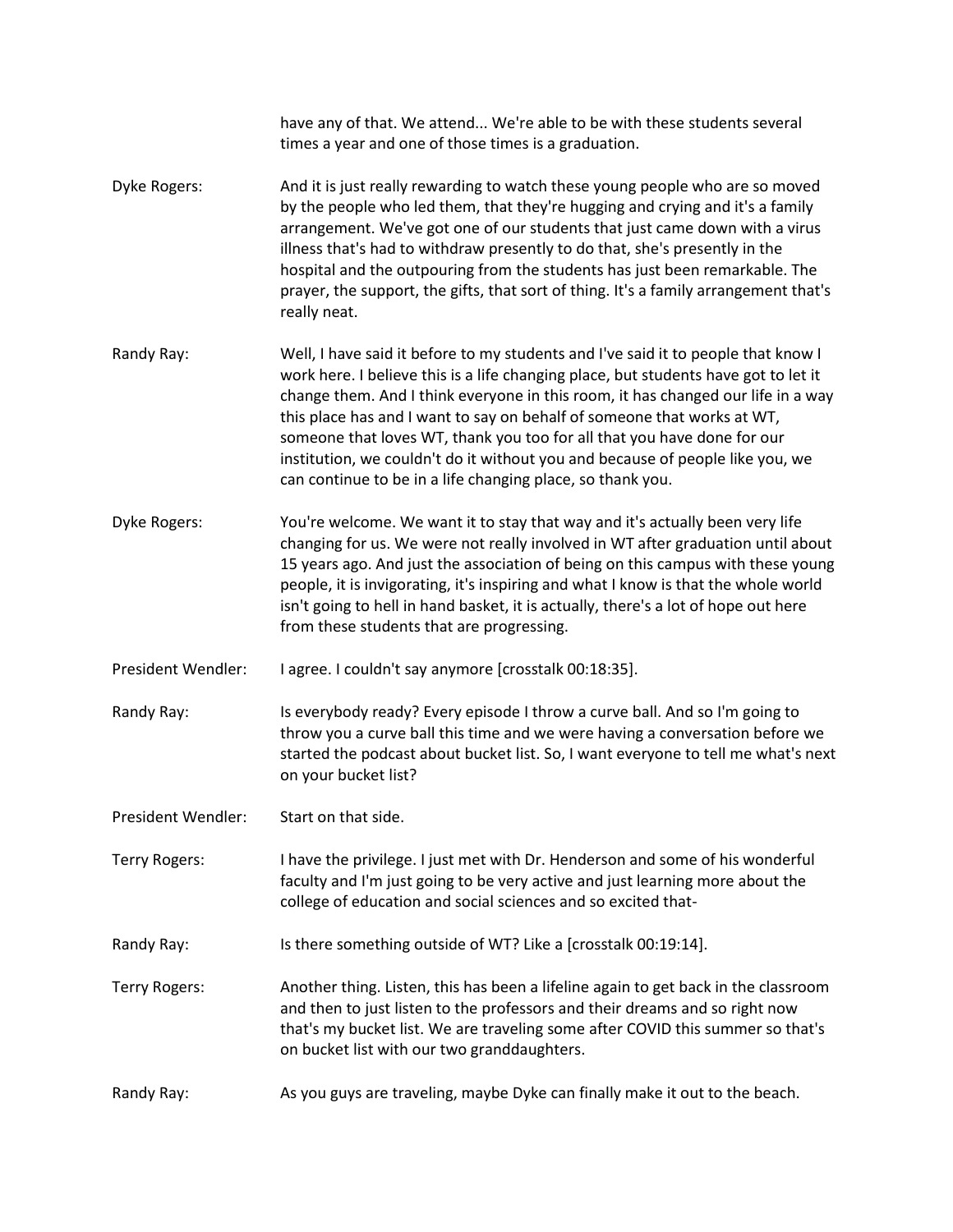| <b>Terry Rogers:</b> | Maybe so.                                                                                                                                                                                                                                                                                                                                                                                                                                                                                                                                                                                                                                                                                                                                                                                                                                                                                                                                                                                                                                                                  |
|----------------------|----------------------------------------------------------------------------------------------------------------------------------------------------------------------------------------------------------------------------------------------------------------------------------------------------------------------------------------------------------------------------------------------------------------------------------------------------------------------------------------------------------------------------------------------------------------------------------------------------------------------------------------------------------------------------------------------------------------------------------------------------------------------------------------------------------------------------------------------------------------------------------------------------------------------------------------------------------------------------------------------------------------------------------------------------------------------------|
| Randy Ray:           | Several years in the making.                                                                                                                                                                                                                                                                                                                                                                                                                                                                                                                                                                                                                                                                                                                                                                                                                                                                                                                                                                                                                                               |
| President Wendler:   | You know what I had to ask him? I said, well, if you were in Fort Worth, how in<br>the world were you getting to the beach heading to Amarillo? I think that was<br>the first mistake he made.                                                                                                                                                                                                                                                                                                                                                                                                                                                                                                                                                                                                                                                                                                                                                                                                                                                                             |
| Randy Ray:           | Took a wrong turn somewhere.                                                                                                                                                                                                                                                                                                                                                                                                                                                                                                                                                                                                                                                                                                                                                                                                                                                                                                                                                                                                                                               |
| Dyke Rogers:         | I took a wrong turn but he-                                                                                                                                                                                                                                                                                                                                                                                                                                                                                                                                                                                                                                                                                                                                                                                                                                                                                                                                                                                                                                                |
| Randy Ray:           | I thought California was where the beaches were.                                                                                                                                                                                                                                                                                                                                                                                                                                                                                                                                                                                                                                                                                                                                                                                                                                                                                                                                                                                                                           |
| President Wendler:   | Well and you're right but anyway.                                                                                                                                                                                                                                                                                                                                                                                                                                                                                                                                                                                                                                                                                                                                                                                                                                                                                                                                                                                                                                          |
| Randy Ray:           | Dyke what's your bucket list?                                                                                                                                                                                                                                                                                                                                                                                                                                                                                                                                                                                                                                                                                                                                                                                                                                                                                                                                                                                                                                              |
| Dyke Rogers:         | I don't know that mine has really changed much. My goal in life for the last 40<br>years is I didn't want to cut my own grass, wanted to always have two ply toilet<br>paper, and I wanted to be able to retire by choice and I think that's still where<br>I'm at.                                                                                                                                                                                                                                                                                                                                                                                                                                                                                                                                                                                                                                                                                                                                                                                                        |
| Randy Ray:           | Can you top that Dr. Wendler?                                                                                                                                                                                                                                                                                                                                                                                                                                                                                                                                                                                                                                                                                                                                                                                                                                                                                                                                                                                                                                              |
| President Wendler:   | No, probably not. Mine's fairly traditional. First of all, I enjoy thoroughly what I<br>do every day. I thank God every day in the morning when I start today, I thank<br>God that I have the opportunity to come over here and work, I'm so<br>appreciative of it. And then I've got the mental faculties which every once in a<br>while I scare myself and I think maybe they're not all there anymore, but what<br>Mary and I think more and more about now is grandchildren. I think it's a<br>natural process of aging. We have six and our oldest ones are twins and they'll<br>be entering high school as a matter of fact, we were down to see them in<br>Charlottesville last week and they were getting their learners permits. I told my<br>son, hold on to your hair, it's going to fall out when there's two of them at the<br>same time. But anyway, when I say I'm satisfied with what's laid before me<br>every day and I am, and I don't pine for anything else. I don't want to go live on<br>a golf course. I've done that already. I like Dyke's idea. |
| Randy Ray:           | [crosstalk 00:21:28] Think about how blessed we are to be happy to be where<br>we are. A lot of people aren't that way and so-                                                                                                                                                                                                                                                                                                                                                                                                                                                                                                                                                                                                                                                                                                                                                                                                                                                                                                                                             |
| President Wendler:   | And it's not perfect. I tell people all the time if you listen to me too long, you<br>think I think I'm in heaven and it may not be, but it's pretty close in many ways<br>and I'm thankful to be here and be doing what I do every day. I enjoy it.                                                                                                                                                                                                                                                                                                                                                                                                                                                                                                                                                                                                                                                                                                                                                                                                                       |